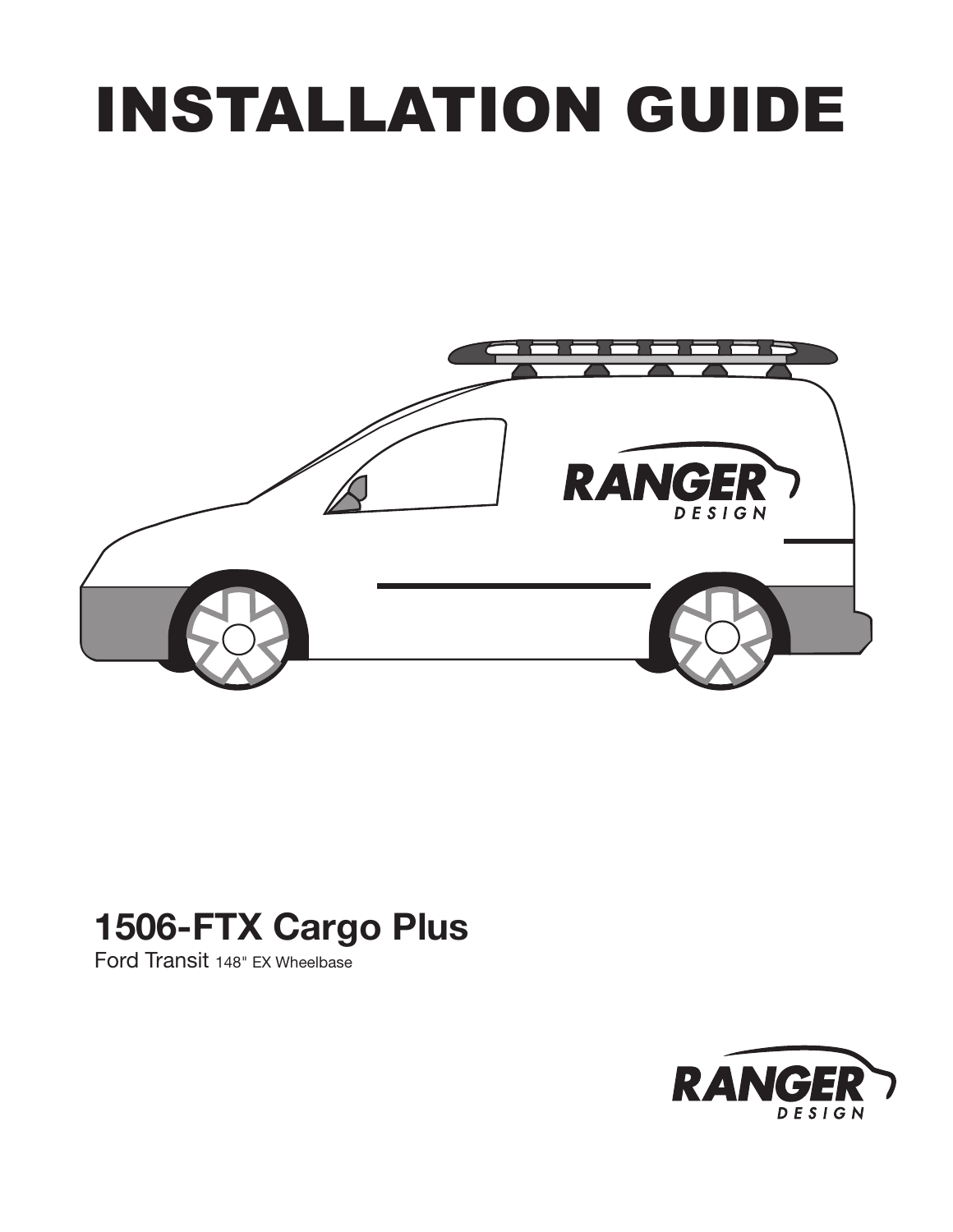# PHASE 1 - ASSEMBLY

1.1 SETUP

1.1.2 Verify all parts are present.

#### 15-U4010 BOX









SADDLE EXTRUSION ×10 FOOT ×10 FOOT COWL ×10 FOOT COM FOOT COM COMBER SPACER ×10







15-U1005 BOX

**SIDE RAILS** 



### 15-U3002 BOX



15-U2002 BOX

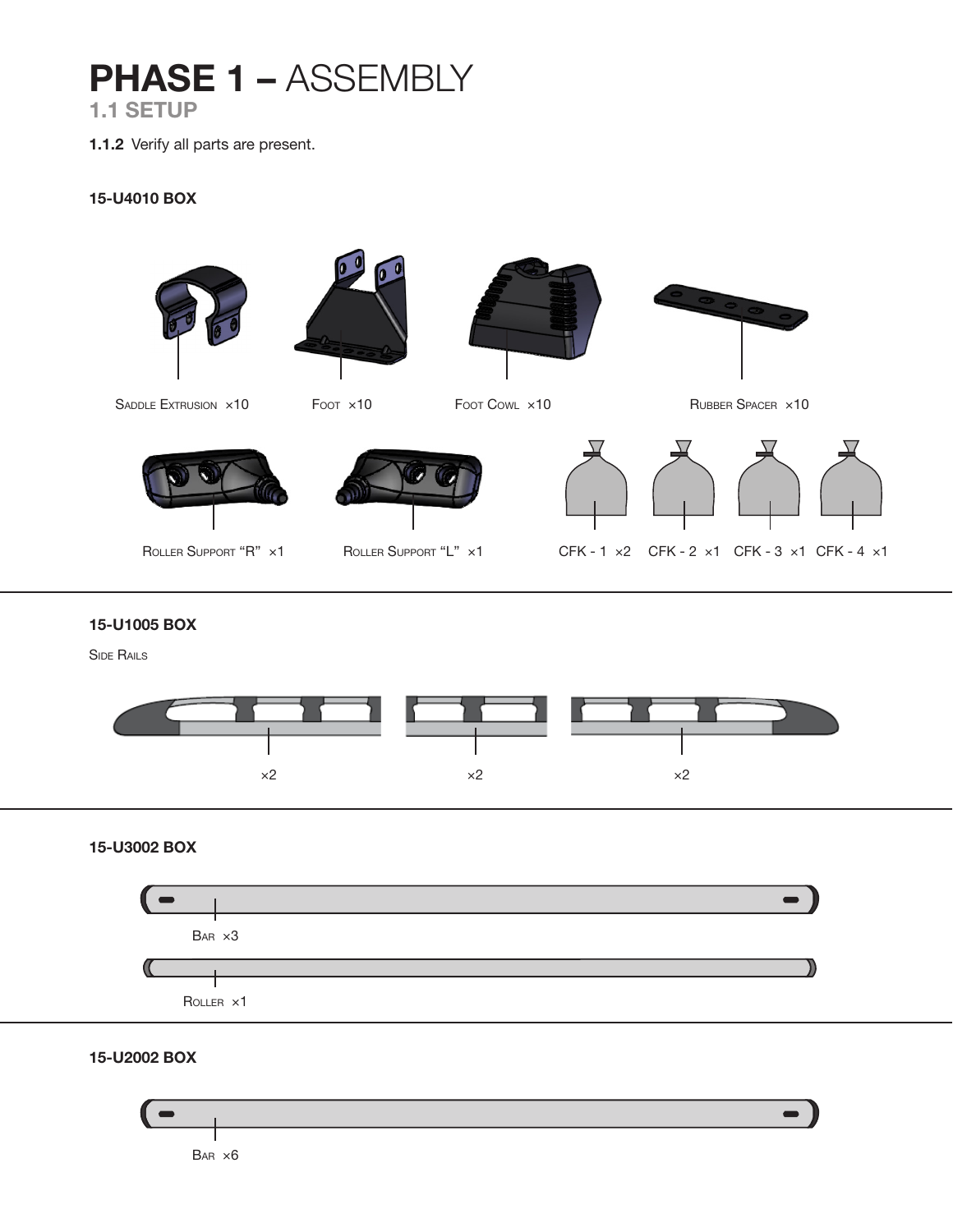HARDWARE





Ш

 $(M8 \times 65) \times 20$  ( $M8 \times 25) \times 10$ 



# REQUIRED ITEMS



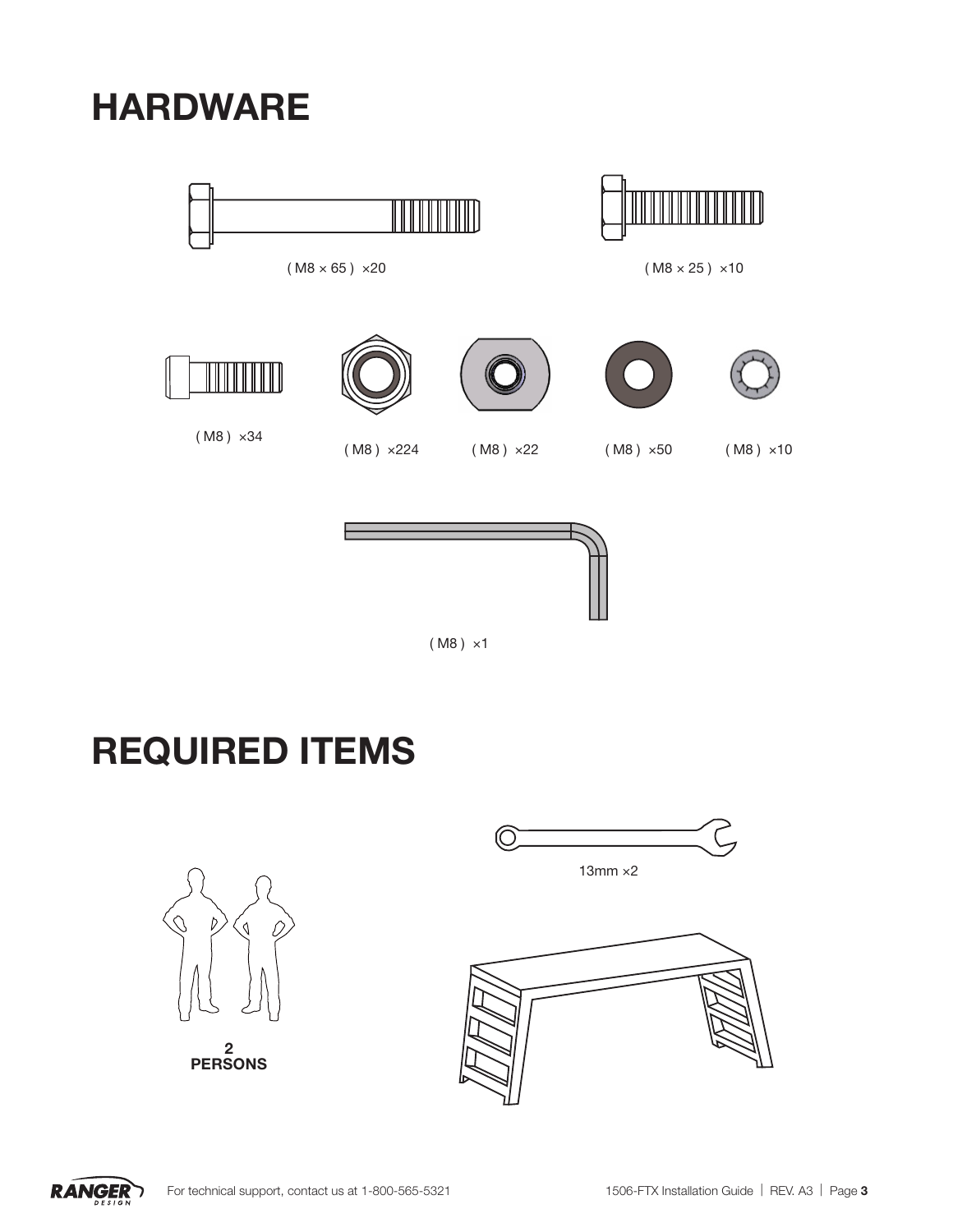# PHASE 2 – INSTALLATION 2.1 INSTALLATION

2.1.1 Install the feet.

NOTE: Apply a bead of silicone a round each hole.

#### THREADED HOLES



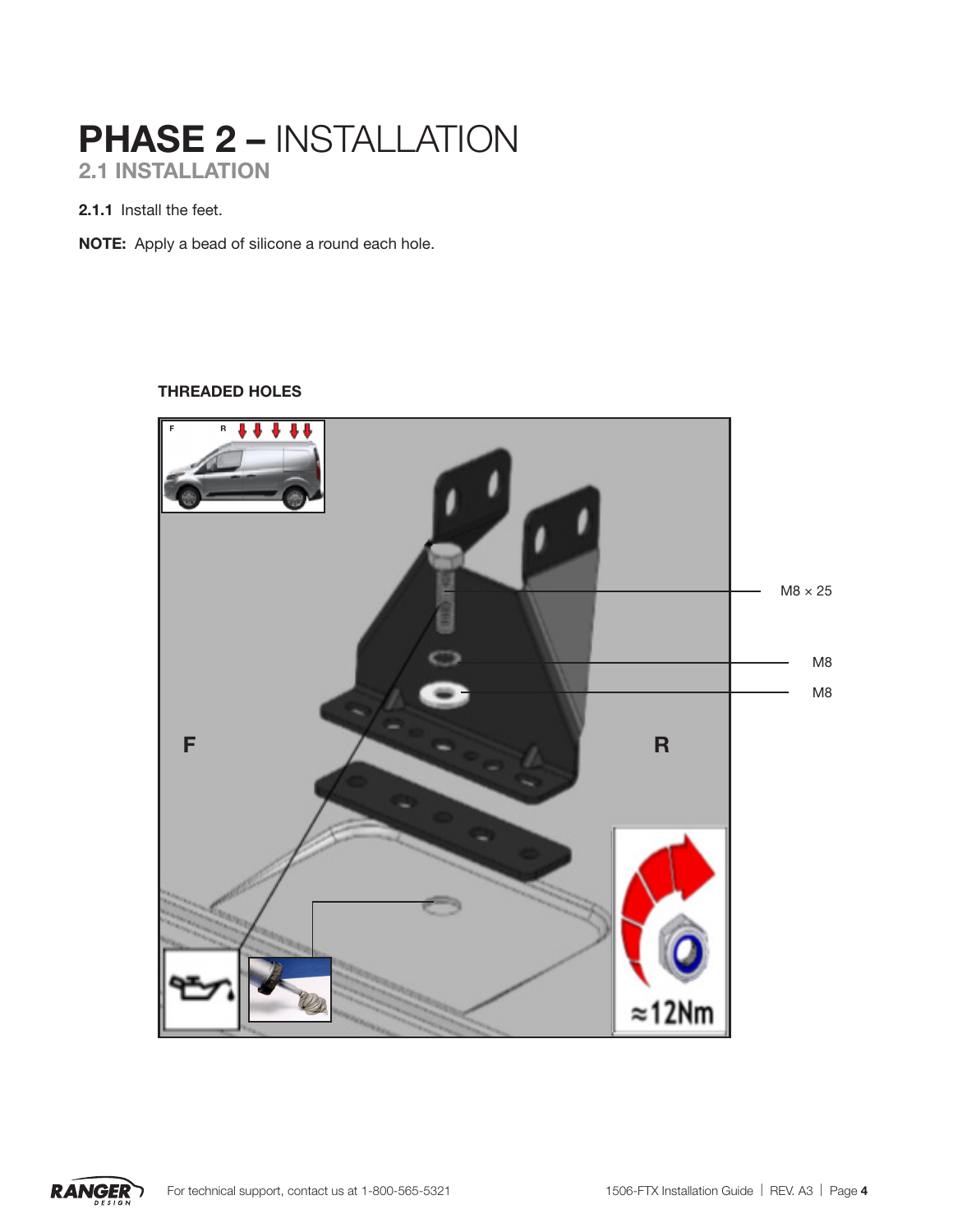2.1.2 Connect the 3 side rails parts.

# 2×





#### STEP 3 STEP 4







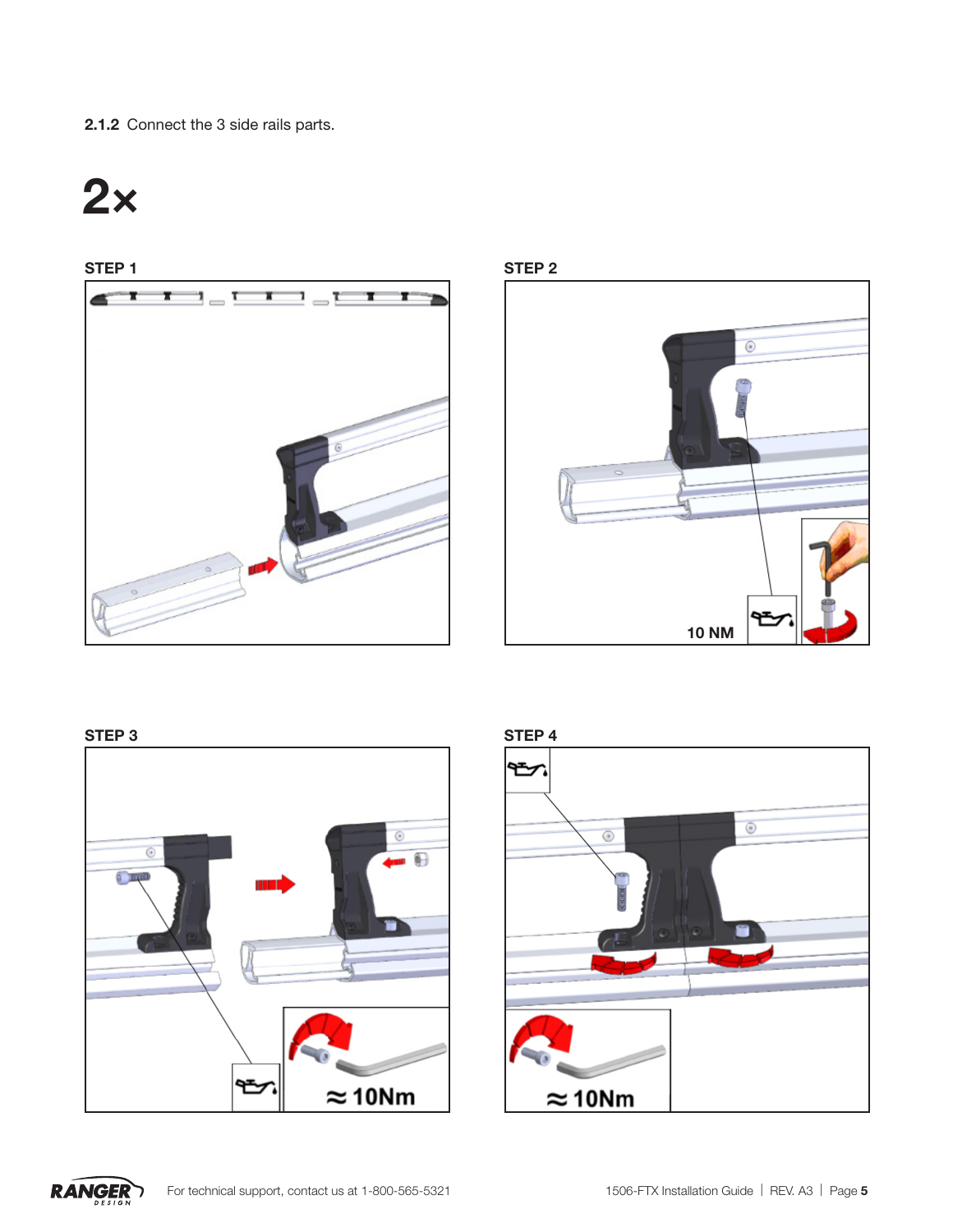2.1.3 Install 5 bars in the feet.



2.1.4 Slide 11pcs. of channel nuts in each side rails.



2.1.5 Attach the 2 side rails on both ends of the bar, using the  $2^{nd}$ ,  $4^{th}$ ,  $6^{th}$ ,  $7^{TH}$ & 8<sup>th</sup> Channel nuts from the front.



**RANGER** 

2.1.6 Attach the roller to the side rails using the 2 last channel nuts from the front.



2.1.7 Slide the rack to the appropriate position.



2.1.8 Center the bar on the vehicle.

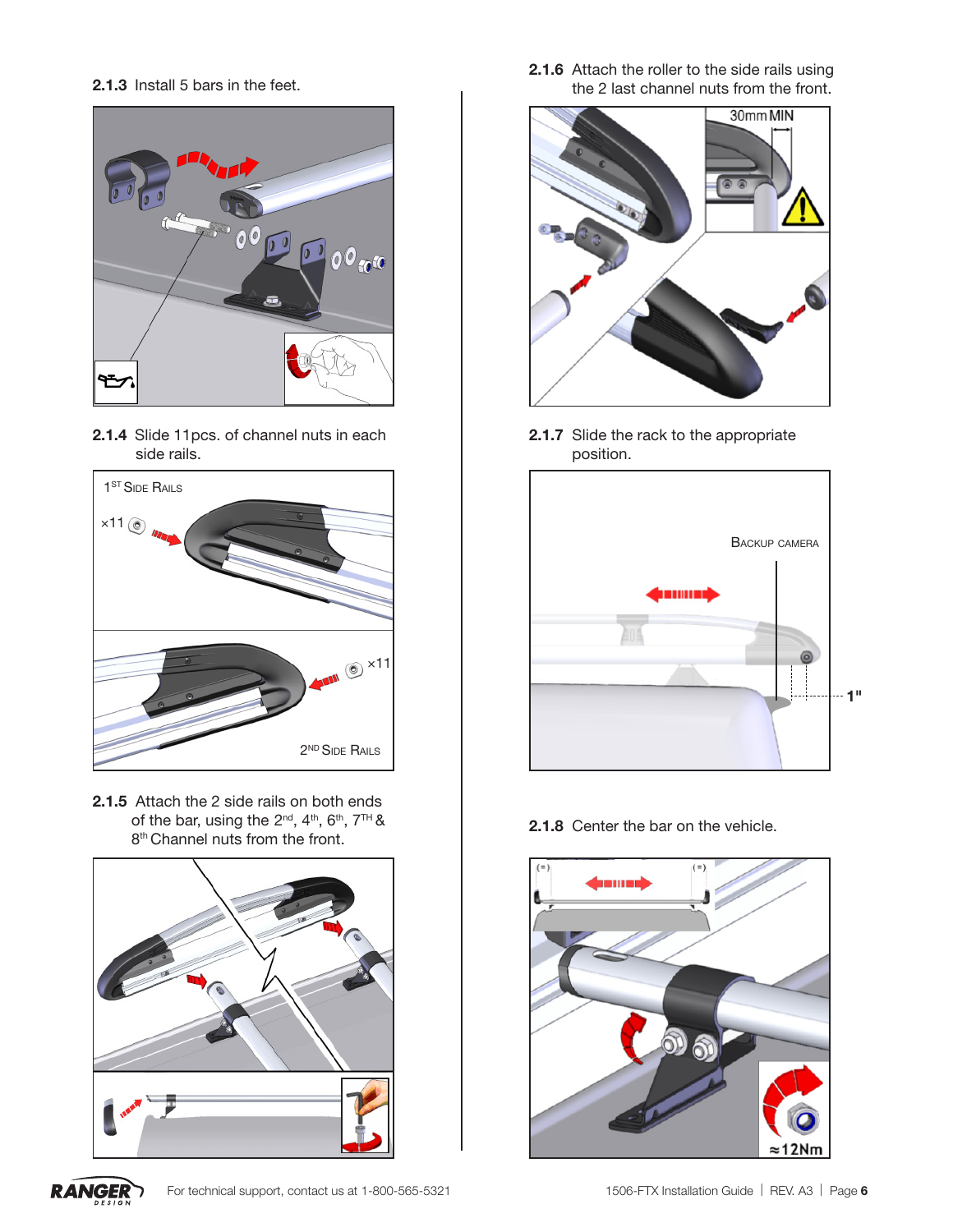



2.1.9 Attach the 4 bars. 2.1.10 Attach the foot cowl to the foot.



# PHASE 3 – TIPS 3.1 SAFETY TIPS